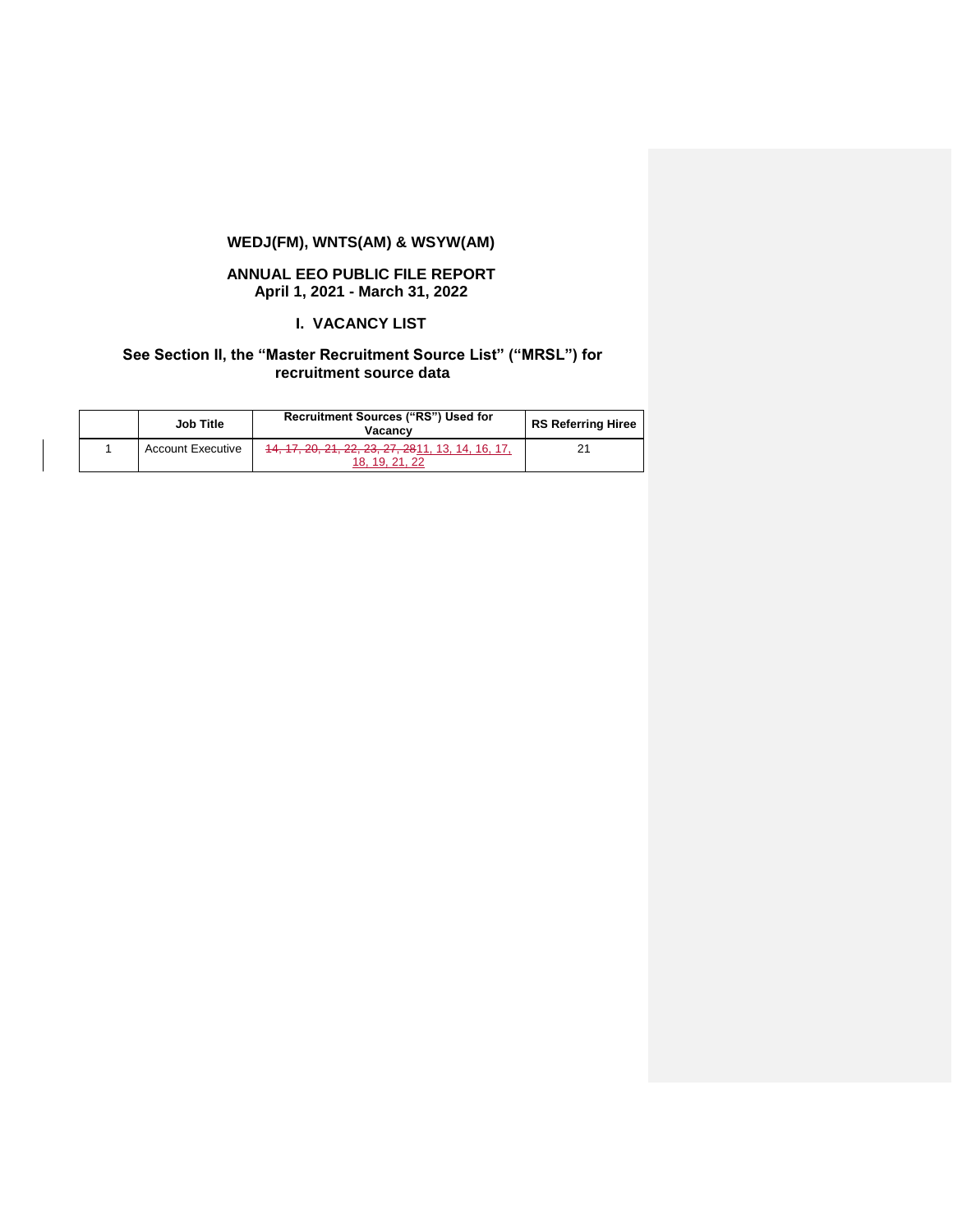# **WEDJ(FM), WNTS(AM) & WSYW(AM)**

### **ANNUAL EEO PUBLIC FILE REPORT April 1, 2021 - March 31, 2022**

# **II. MASTER RECRUITMENT SOURCE LIST ("MRSL")**

| <b>RS</b><br><b>Number</b> | <b>RS</b> Information                                                                                                                          | <b>Has Source</b><br>Requested<br>Vacancy<br>Notification?<br>(Yes/No) | No. of<br><b>Interviewees</b><br><b>Referred by RS</b><br>over<br>reporting<br>period |
|----------------------------|------------------------------------------------------------------------------------------------------------------------------------------------|------------------------------------------------------------------------|---------------------------------------------------------------------------------------|
| $\mathbf{1}$               | Kendra<br>Ball State University - Career Center<br>Lucina Hall 220<br>Muncie, IN 47306<br>careercenter@bsu.edu<br>765-285-5634 or 765-285-2436 | N                                                                      | $\Omega$                                                                              |
| $\overline{2}$             | Gary Beaulieu<br><b>Butler University</b><br>4600 Sunset Avenue<br>Indianapolis, IN 46208<br>career@butler.edu<br>317-940-9383                 | N                                                                      | $\Omega$                                                                              |
| 3                          | Alan McNabb<br>Indiana University<br>625 North Jordan<br>Bloomington, IN 47405<br>mcnabba@iucareer.edu<br>812-855-5234                         | N                                                                      | 0                                                                                     |
| 4                          | Sarah Zike<br><b>IUPUI - Career Center</b><br>719 Indiana Avenue, Ste. 130<br>Indianapolis, IN 46202<br>szikefau@iupui.edu<br>317-274-2555     | N                                                                      | $\Omega$                                                                              |
| 5                          | Jody Whitmore<br>Ivy Tech State College<br>1 Werst 26th Street<br>Indianapolis, IN 46208<br>219-921-4800                                       | N                                                                      | $\Omega$                                                                              |
| $\ddot{\theta}$            | Luis Villarreal<br>McVay Media<br><b>119 Elkington LP</b><br>Laredo, TX 78045<br>956-235-0945                                                  | $\mathsf{N}$                                                           | $\theta$                                                                              |

**Formatted Table**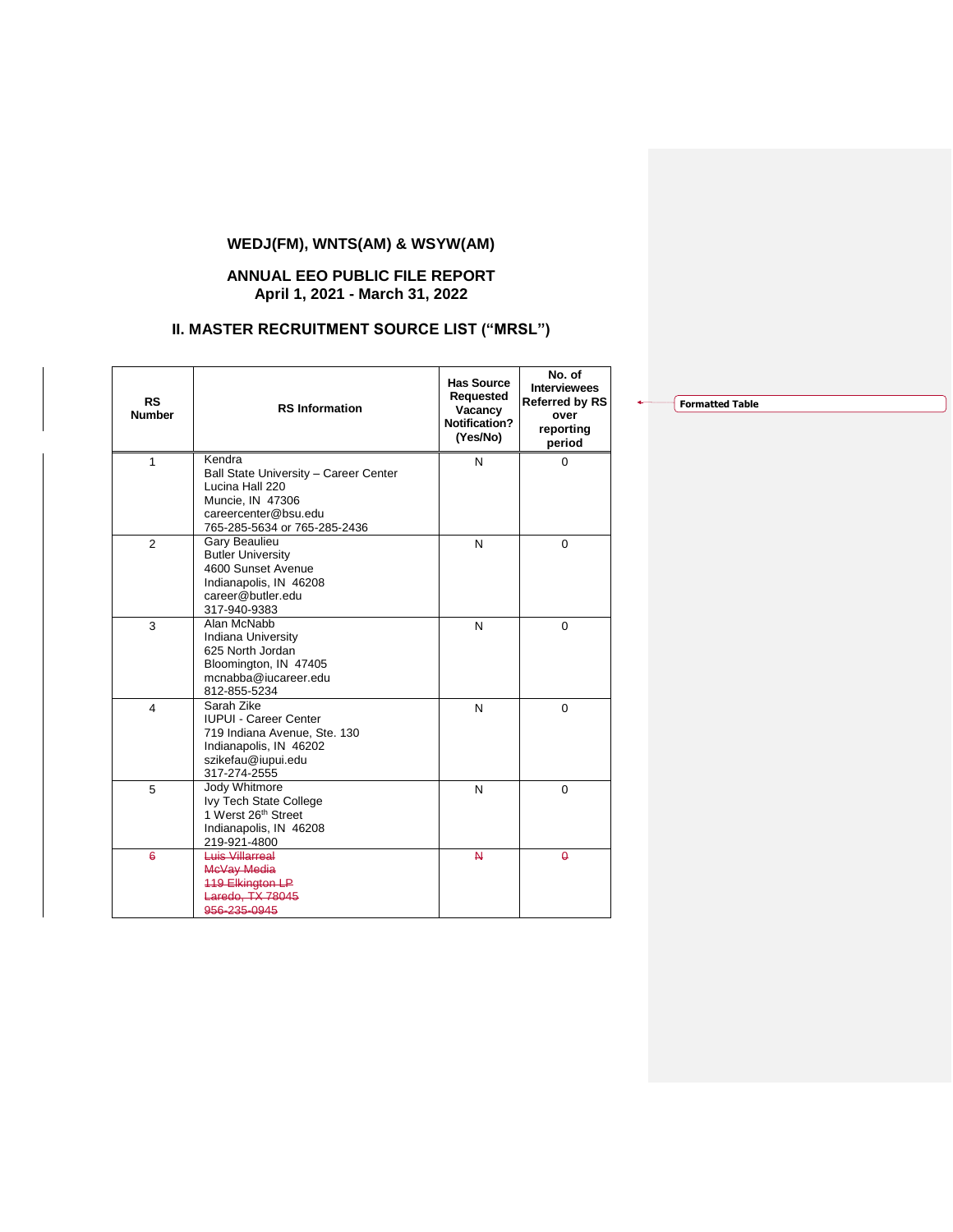| <b>RS</b><br><b>Number</b> | <b>RS</b> Information                                               | <b>Has Source</b><br>Requested<br>Vacancy<br><b>Notification?</b><br>(Yes/No) | No. of<br><b>Interviewees</b><br><b>Referred by RS</b><br>over<br>reporting<br>period |
|----------------------------|---------------------------------------------------------------------|-------------------------------------------------------------------------------|---------------------------------------------------------------------------------------|
| 76                         | Dan Johnson                                                         | N                                                                             | $\Omega$                                                                              |
|                            | University of Indianapolis                                          |                                                                               |                                                                                       |
|                            | 1400 East Hanna Avenue                                              |                                                                               |                                                                                       |
|                            | Indianapolis, IN 46208                                              |                                                                               |                                                                                       |
|                            | ocs@uindy.edu<br>317-788-3296 / 317-788-3923                        |                                                                               |                                                                                       |
| 87                         | Sam Klemet                                                          | N                                                                             | 0                                                                                     |
|                            | Indiana Broadcasters Association                                    |                                                                               |                                                                                       |
|                            | 3003 East 98th Street, Suite 161                                    |                                                                               |                                                                                       |
|                            | Indianapolis, IN 46280                                              |                                                                               |                                                                                       |
|                            | sam@indianabroadcasters.org                                         |                                                                               |                                                                                       |
|                            | 317-770-0970                                                        | N                                                                             | $\overline{0}$                                                                        |
| 98                         | <b>Classified Ads/Sharon</b><br>The Indianapolis Recorder Newspaper |                                                                               |                                                                                       |
|                            | 2901 North Tacoma Avenue                                            |                                                                               |                                                                                       |
|                            | Indianapolis, IN 46218                                              |                                                                               |                                                                                       |
|                            | sharonm@indyrecorder.com                                            |                                                                               |                                                                                       |
|                            | 317-924-5143                                                        |                                                                               |                                                                                       |
| 40                         | Left Blank Intentionally                                            | N                                                                             | θ                                                                                     |
| 11                         | <b>Joyce Rogers</b>                                                 | 4                                                                             | A                                                                                     |
|                            | Indiana Black Expo                                                  |                                                                               |                                                                                       |
|                            | 3145 N. Meridian St                                                 |                                                                               |                                                                                       |
| 429                        | Indianapolis, IN 46208<br>Lori Ann Edinbourgh                       | N                                                                             | 0                                                                                     |
|                            | University of Notre Dame                                            |                                                                               |                                                                                       |
|                            | Indiana Careers at Notre Dame                                       |                                                                               |                                                                                       |
|                            | 248 Flanner Hall                                                    |                                                                               |                                                                                       |
|                            | Notre Dame, IN 46556                                                |                                                                               |                                                                                       |
|                            | ndcps@nd.edu                                                        |                                                                               |                                                                                       |
|                            | 574-631-0960                                                        |                                                                               |                                                                                       |
| 103                        | Dulce Vega<br><b>Mexican Consulate</b>                              | N                                                                             | 0                                                                                     |
|                            | 39 W Jackson Place                                                  |                                                                               |                                                                                       |
|                            | Suite 103                                                           |                                                                               |                                                                                       |
|                            | Indianapolis, IN 46225                                              |                                                                               |                                                                                       |
|                            | 317-761-7600                                                        |                                                                               |                                                                                       |
| 114                        | Jose Gonzalez                                                       | Y                                                                             | 0                                                                                     |
|                            | La Voz                                                              |                                                                               |                                                                                       |
|                            | 2911 West Washington St.                                            |                                                                               |                                                                                       |
|                            | Indianapolis, IN 46222<br>Voz2@cs.com / jgonz0724@cs.com            |                                                                               |                                                                                       |
|                            | 317-423-0954                                                        |                                                                               |                                                                                       |
| 45                         | <b>Left Blank Intentionally</b>                                     | N                                                                             | θ                                                                                     |
| 126                        | Gustabo Escalante                                                   | $\overline{\mathsf{N}}$                                                       | 0                                                                                     |
|                            | gescalante@indychamber.com                                          |                                                                               |                                                                                       |
|                            | Indianapolis Chamber of Commerce                                    |                                                                               |                                                                                       |
|                            | 111 Monument Circle Suite 1950                                      |                                                                               |                                                                                       |
|                            | Indianapolis, IN 46204                                              |                                                                               |                                                                                       |
|                            | 317-464-2254                                                        |                                                                               |                                                                                       |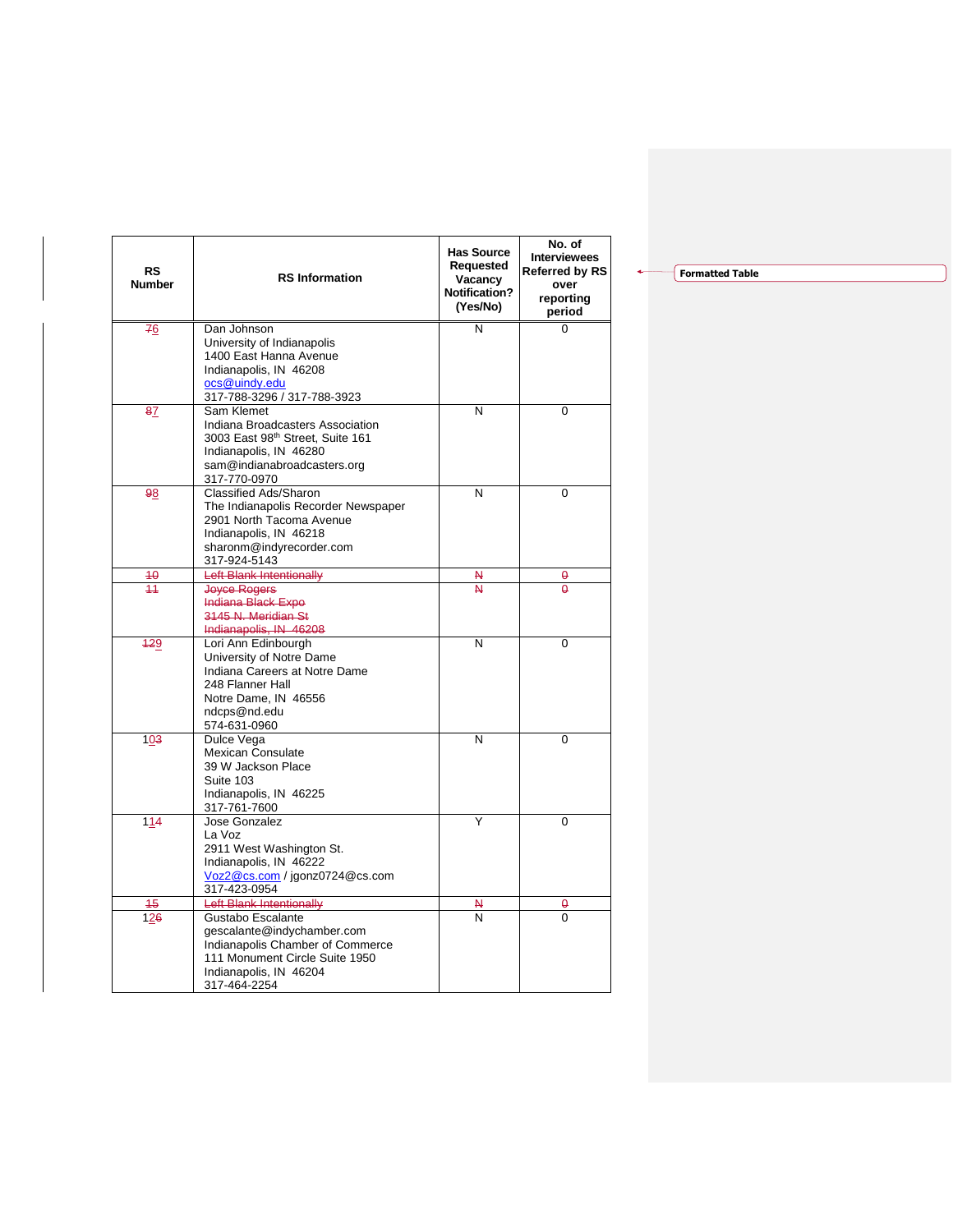| RS<br><b>Number</b> | <b>RS</b> Information                                                                                                                                    | <b>Has Source</b><br>Requested<br>Vacancy<br><b>Notification?</b><br>(Yes/No) | No. of<br><b>Interviewees</b><br><b>Referred by RS</b><br>over<br>reporting<br>period |
|---------------------|----------------------------------------------------------------------------------------------------------------------------------------------------------|-------------------------------------------------------------------------------|---------------------------------------------------------------------------------------|
| 137                 | <b>Client Referral</b>                                                                                                                                   | N                                                                             | 0                                                                                     |
| 148                 | <b>Internal Posting</b>                                                                                                                                  | N                                                                             | 0                                                                                     |
| 159                 | Allaccess.com<br>28955 Pacific Coast Hwy #210-5<br>Malibu, CA 90265<br>310-457-6616                                                                      | N                                                                             | 0                                                                                     |
| 2016                | <b>Industry Peer</b>                                                                                                                                     | N                                                                             | 1                                                                                     |
| 2417                | Posting on Station Website                                                                                                                               | N                                                                             | $\overline{2}$                                                                        |
| 2218                | <b>Employee Referral</b>                                                                                                                                 | N                                                                             | 0                                                                                     |
| 2319                | Job Fair                                                                                                                                                 | N                                                                             | 0                                                                                     |
| 24                  | Left Blank Intentionally                                                                                                                                 | $\overline{M}$                                                                | $\overline{\mathbf{a}}$                                                               |
| 25                  | Left Blank Intentionally                                                                                                                                 | Ν.                                                                            | $\theta$                                                                              |
| 260                 | RadioNotus.com<br>2999 Overland Ave, Suite 203<br>Los Angeles, CA 90064<br>radionotas@radionotas.com<br>310-815-8160                                     | N                                                                             | $\overline{0}$                                                                        |
| 217                 | Rehire                                                                                                                                                   | N                                                                             | $\mathbf{1}$                                                                          |
| 228                 | On-Air Announcements on WEDJ/WSYW                                                                                                                        | N                                                                             | 0                                                                                     |
| 2923                | Unsolicited Walk In                                                                                                                                      | N                                                                             | 0                                                                                     |
| $-3024$             | <b>Rickie Clark</b><br><b>Clark Media Concepts</b><br>Indiana Minority Business Magazine<br>2901 N. Tacoma Ave<br>Indianapolis, IN 46218<br>317-924-5143 | N                                                                             | 0                                                                                     |
| 3425                | Conoisseurmedia.com<br>N<br>Connoisseur Media<br>136 Main Street<br>Westport, CT 06880<br>203-227-1978                                                   |                                                                               | 0                                                                                     |
| 3226                | N<br>Radio-info.com<br>Radio Info<br>PO Box 81230<br>Chicago, IL 60681                                                                                   |                                                                               | $\Omega$                                                                              |
| 3327                | Inside Radio<br>N<br>PO Box 56725<br>Atlanta, GA 31156                                                                                                   |                                                                               | 0                                                                                     |
| 34                  | <b>NAACP</b><br>4805 Mt. Hope Drive<br>Baltimore, MD 21215<br>877-622-2798                                                                               | И                                                                             | 0                                                                                     |
| 35                  | Left Blank Intentionally                                                                                                                                 | 4                                                                             | 0                                                                                     |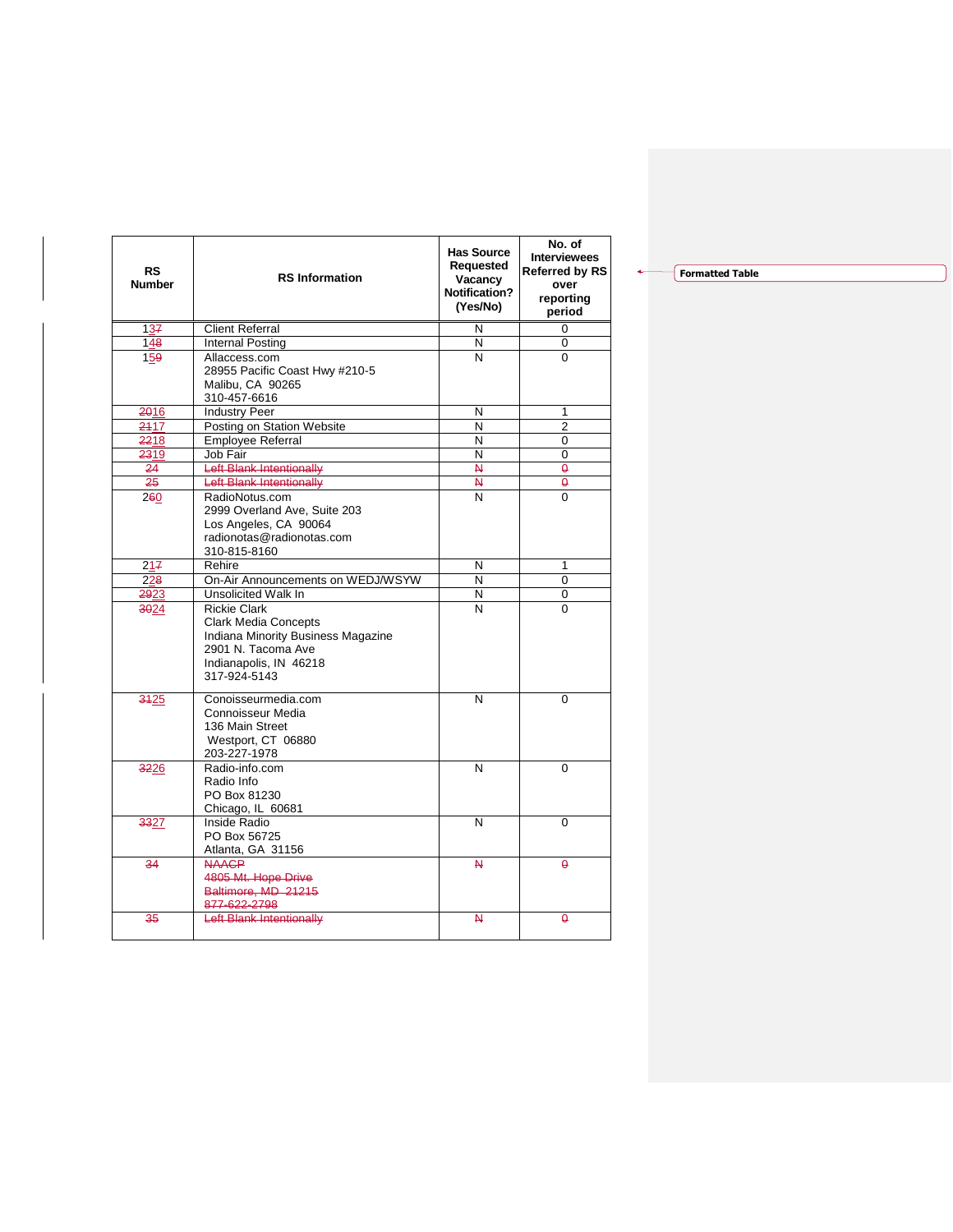| RS<br><b>Number</b> | <b>RS</b> Information                                                                                                                                                                                        | <b>Has Source</b><br>Requested<br>Vacancy<br><b>Notification?</b><br>(Yes/No) | No. of<br><b>Interviewees</b><br><b>Referred by RS</b><br>over<br>reporting<br>period |
|---------------------|--------------------------------------------------------------------------------------------------------------------------------------------------------------------------------------------------------------|-------------------------------------------------------------------------------|---------------------------------------------------------------------------------------|
| 36                  | <b>Terry Wilson</b><br>The Ohio Center for Broadcasting<br><b>Columbus Campus</b><br>5330 East Main, Suite 200<br>Columbus, OH 43213<br>FunJobsOnAir.com<br>BeOnAir.com / amoore@beonair.com<br>614-655-5250 | $\overline{\mathsf{M}}$                                                       | $\theta$                                                                              |
| 3728                | Mike Zimmerman<br><b>Ben Davis Career Center</b><br>1200 N. Girl School Road<br>Indianapolis, IN 46214<br>mike.zimmerman@wayne.k12.in.us<br>317-988-7000                                                     | N                                                                             | 0                                                                                     |
| 38                  | <b>Benediction University</b><br><b>Career Center Benedictine Univ-</b><br>Krasa Center, Room 010<br>5700 College Road<br>Lisle. IL 60532<br>career@ben.edu<br>630-829-6040                                  | 4                                                                             | $\theta$                                                                              |
| 39                  | <b>Benediction University Springfield</b><br><b>Career Center</b><br><b>1500 N. Fifth Street</b><br>Springfield, IL 62702<br>careerdevelopment@sci.edu<br>217-525-1420                                       | N                                                                             | $\theta$                                                                              |
| 4029                | Marcy Fry<br><b>Harrison College</b><br>140 East 53rd Street<br>Anderson, IN 46031<br>marcy.fry@harrison.edu<br>877-205-1099                                                                                 | N                                                                             | 0                                                                                     |
| 41                  | Dominican University-IL<br><b>Gareer Ctr-Dominican Univ</b><br>7900 West Division Street<br>River Forest, IL 60305<br>careers@dom.edu<br>708-524-6786                                                        | N                                                                             | $\theta$                                                                              |
| 42                  | <b>Illinois Central College</b><br><b>Career Center</b><br><b>1 College Drive</b><br>East Peroria, IL 61635<br>cschmidt@icc.edu<br>309-694-5153                                                              | 4                                                                             | $\theta$                                                                              |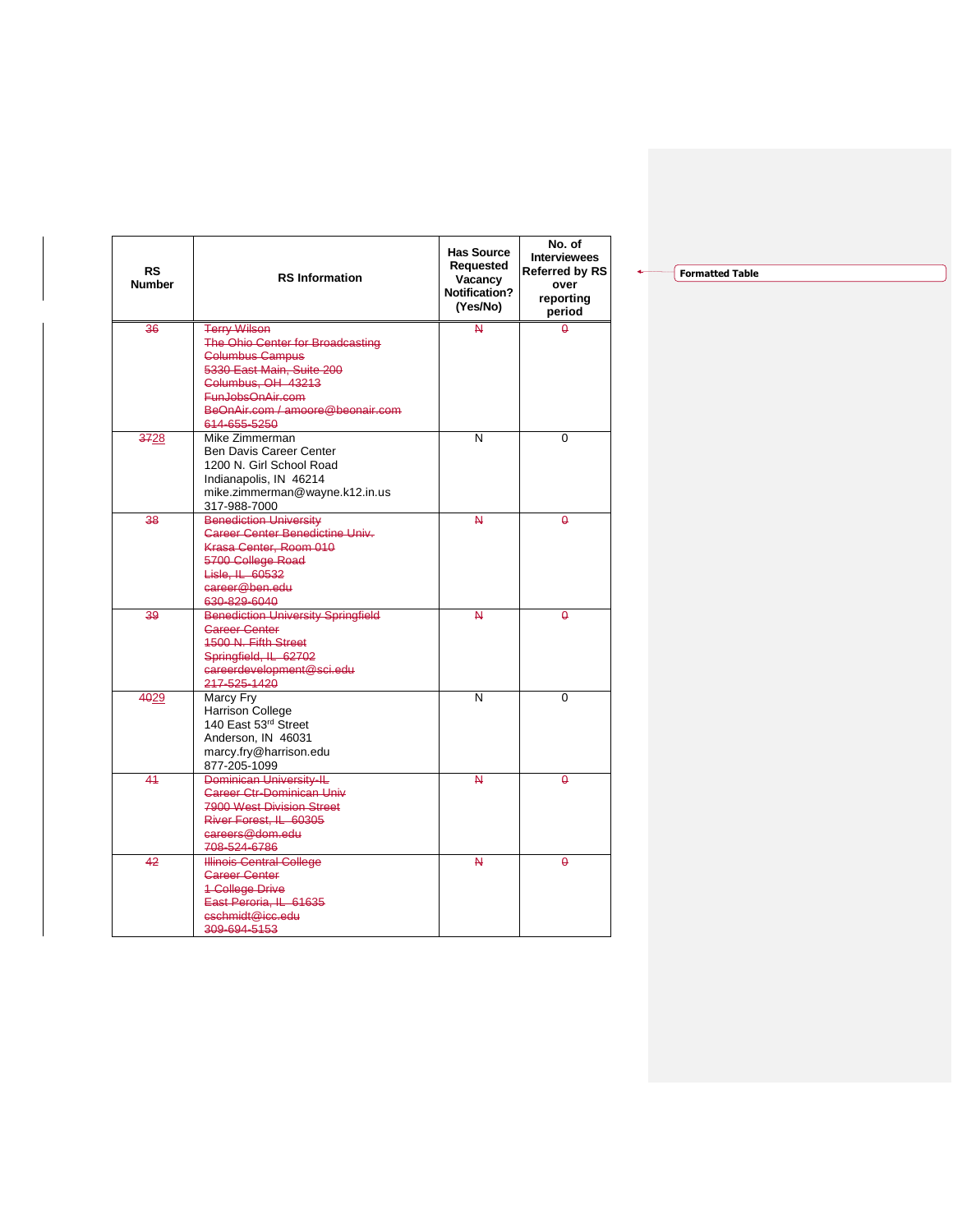| <b>RS</b><br><b>Number</b> | <b>RS</b> Information                                         | <b>Has Source</b><br>Requested<br>Vacancy<br><b>Notification?</b><br>(Yes/No) | No. of<br><b>Interviewees</b><br><b>Referred by RS</b><br>over<br>reporting<br>period |
|----------------------------|---------------------------------------------------------------|-------------------------------------------------------------------------------|---------------------------------------------------------------------------------------|
| 43                         | Marc Scharnowske                                              | $\overline{\mathsf{M}}$                                                       | $\Omega$                                                                              |
|                            | <b>INCAA-Jobsource</b>                                        |                                                                               |                                                                                       |
|                            | <b>PO Box 149</b>                                             |                                                                               |                                                                                       |
|                            | Anderson, IN 46015<br>mscharnowske@madisoncty.com             |                                                                               |                                                                                       |
|                            | 765-641-6509                                                  |                                                                               |                                                                                       |
| 44                         | <b>Bryon Alston</b>                                           | A.                                                                            | θ                                                                                     |
|                            | <b>Indianapolis Ten Point Coalition</b>                       |                                                                               |                                                                                       |
|                            | 900 West 30 Street                                            |                                                                               |                                                                                       |
|                            | Indianapolis, IN 46208                                        |                                                                               |                                                                                       |
|                            | balston@indytenpoint.org<br>317-748-7581 - 317-281-3035       |                                                                               |                                                                                       |
| 45                         | <b>Kenneth Pyles</b>                                          | $\overline{\mathsf{M}}$                                                       | $\theta$                                                                              |
|                            | International College of Broadcasting                         |                                                                               |                                                                                       |
|                            | <b>6-S-Smithville Road</b>                                    |                                                                               |                                                                                       |
|                            | Dayton, OH 45431                                              |                                                                               |                                                                                       |
|                            | swackkid@yahoo.com                                            |                                                                               |                                                                                       |
|                            | 937-258-8251<br>Carrie Dodd                                   |                                                                               | 0                                                                                     |
| 4630                       | J Everett Light Career Center                                 | N                                                                             |                                                                                       |
|                            | 1901 E. 86sth Street                                          |                                                                               |                                                                                       |
|                            | Indianapolis, IN 46240                                        |                                                                               |                                                                                       |
|                            | codd@msdwt.k12.in.us                                          |                                                                               |                                                                                       |
|                            | 317-259-5265                                                  |                                                                               |                                                                                       |
| 47                         | Nancy Riddle-Mills                                            | 4                                                                             | ٥                                                                                     |
|                            | <b>Jewish Community Center</b><br>6701 Hoover Road            |                                                                               |                                                                                       |
|                            | Indianapolis, IN 46260                                        |                                                                               |                                                                                       |
|                            | nriddlemills@jccindy.org                                      |                                                                               |                                                                                       |
|                            | 317-251-9467                                                  |                                                                               |                                                                                       |
| 48                         | Marcia Goldstone                                              | N                                                                             | $\theta$                                                                              |
|                            | <b>Jewish Community Relations Council</b>                     |                                                                               |                                                                                       |
|                            | 1100 W 42 <sup>nd</sup> Street                                |                                                                               |                                                                                       |
|                            | Indianapolis, IN 46208                                        |                                                                               |                                                                                       |
|                            | m_goldstone@indyjcrc.org<br>317-926-2935                      |                                                                               |                                                                                       |
| 49                         | Kalamazoo College                                             | N                                                                             | $\theta$                                                                              |
|                            | <b>Gareer Center</b>                                          |                                                                               |                                                                                       |
|                            | <b>1200 Academy Street</b>                                    |                                                                               |                                                                                       |
|                            | Kalamazoo, MI 49006                                           |                                                                               |                                                                                       |
|                            | career@kzoo.edu                                               |                                                                               |                                                                                       |
|                            | 269-337-7183                                                  |                                                                               |                                                                                       |
| 50                         | <b>Kent State University</b><br><b>Career Services Center</b> | 4                                                                             | $\theta$                                                                              |
|                            | 261 Schwartz Center                                           |                                                                               |                                                                                       |
|                            | <b>PO Box 5190</b>                                            |                                                                               |                                                                                       |
|                            | Kent, OH 44242                                                |                                                                               |                                                                                       |
|                            | scsjobs@kent.edu                                              |                                                                               |                                                                                       |
|                            | 330-672-2360                                                  |                                                                               |                                                                                       |

٠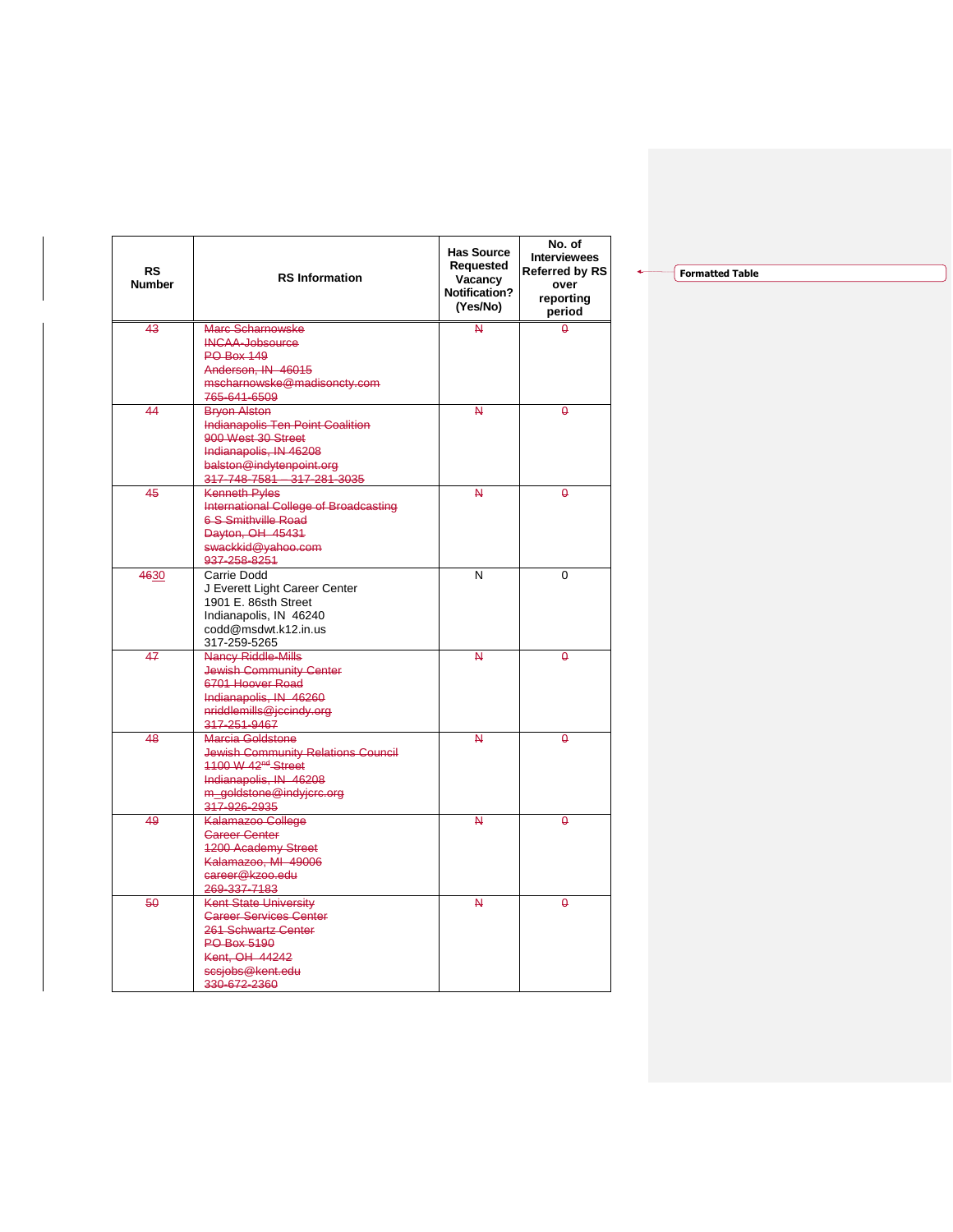| <b>RS</b><br><b>Number</b> | <b>RS</b> Information                                                  | <b>Has Source</b><br>Requested<br>Vacancy<br><b>Notification?</b><br>(Yes/No) | No. of<br><b>Interviewees</b><br><b>Referred by RS</b><br>over<br>reporting<br>period |
|----------------------------|------------------------------------------------------------------------|-------------------------------------------------------------------------------|---------------------------------------------------------------------------------------|
| 54                         | <b>Jennifer Pizer</b>                                                  | $\overline{\mathsf{M}}$                                                       | $\overline{a}$                                                                        |
|                            | <b>Lincoln College of Technology</b><br><b>Career Center</b>           |                                                                               |                                                                                       |
|                            | 7225 Winton Drive #128                                                 |                                                                               |                                                                                       |
|                            | Indianapolis, IN 46268                                                 |                                                                               |                                                                                       |
|                            | pizer@lincoIntech.com                                                  |                                                                               |                                                                                       |
| 5231                       | 317-632-5553<br><b>Lincoln Tech Institute</b>                          | N                                                                             | 0                                                                                     |
|                            | 1201 Stadium Drive                                                     |                                                                               |                                                                                       |
|                            | Indianapolis, IN 45202                                                 |                                                                               |                                                                                       |
|                            | F: 317-687-0475                                                        |                                                                               |                                                                                       |
| 5332                       | Marian College<br>Clare Hall, Room 119                                 | N                                                                             | 0                                                                                     |
|                            | 3200 Cold Spring Road                                                  |                                                                               |                                                                                       |
|                            | Indianapolis, IN 46222                                                 |                                                                               |                                                                                       |
|                            | careercntr@marian.edu                                                  |                                                                               |                                                                                       |
| 54                         | 317-955-6364 www.marian.edu<br>Martin Luther King Jr.                  | 4                                                                             | A                                                                                     |
|                            | Mutli Service Center                                                   |                                                                               |                                                                                       |
|                            | 40 West 40 <sup>th</sup> Street                                        |                                                                               |                                                                                       |
|                            | Indianapolis, IN 46208                                                 |                                                                               |                                                                                       |
|                            | info@mlk-msc.org<br>317-923-4581                                       |                                                                               |                                                                                       |
| 55                         | Joe Kelly Placement Director                                           | N                                                                             | 0                                                                                     |
|                            | Ohio Center for Broadcasting-Columbus                                  |                                                                               |                                                                                       |
|                            | 5330 East Main Street, Ste 200                                         |                                                                               |                                                                                       |
|                            | Columbus, OH 43213<br>placement.columbus@beonair.com                   |                                                                               |                                                                                       |
|                            |                                                                        |                                                                               |                                                                                       |
| 5633                       | <b>Mike Mullins</b>                                                    | N                                                                             | 0                                                                                     |
|                            | <b>Purdue University</b><br>Career Center                              |                                                                               |                                                                                       |
|                            | West Lafayette, IN 47907                                               |                                                                               |                                                                                       |
|                            | hire@purdue.edu / mmullis@purdue.edu                                   |                                                                               |                                                                                       |
|                            | 765-494-1420                                                           |                                                                               |                                                                                       |
| 5734                       | <b>Purdue University North Central</b><br>Office of Career Development | N                                                                             | 0                                                                                     |
|                            | Lib/Stu/Fac Bldg Rm 28                                                 |                                                                               |                                                                                       |
|                            | Westville, IN 46391                                                    |                                                                               |                                                                                       |
|                            | careers@pnc.edu                                                        |                                                                               |                                                                                       |
|                            | careerservices@purduecal.edu<br>219-785-5498                           |                                                                               |                                                                                       |
| 5835                       | Terri Garcia                                                           | N                                                                             | 0                                                                                     |
|                            | <b>Southeast Community Services</b>                                    |                                                                               |                                                                                       |
|                            | 901 South Shelby Street                                                |                                                                               |                                                                                       |
|                            | Indianapolis, IN 46203<br>terrig@southseastindy.org                    |                                                                               |                                                                                       |
|                            | 317-236-7400                                                           |                                                                               |                                                                                       |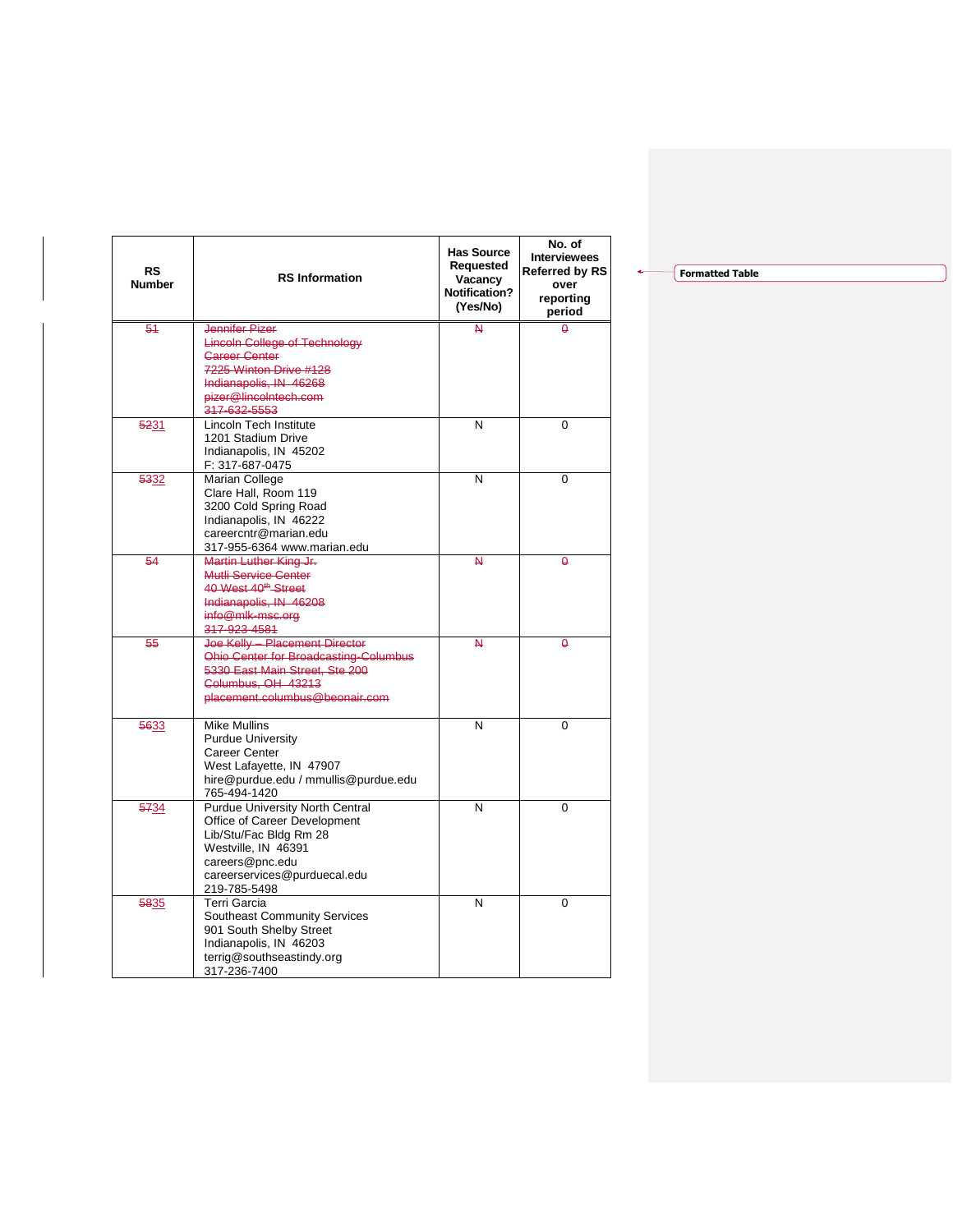| <b>RS</b><br><b>Number</b> | <b>RS</b> Information                                                                                                                                                                                                                                                                                                            | <b>Has Source</b><br>Requested<br>Vacancy<br><b>Notification?</b><br>(Yes/No) | No. of<br><b>Interviewees</b><br><b>Referred by RS</b><br>over<br>reporting<br>period |
|----------------------------|----------------------------------------------------------------------------------------------------------------------------------------------------------------------------------------------------------------------------------------------------------------------------------------------------------------------------------|-------------------------------------------------------------------------------|---------------------------------------------------------------------------------------|
| 5936                       | <b>Vincennes University</b><br><b>Career Center</b><br>1002 N. First Street<br>Vincennes, IN 47591<br>career&employer@vinu.edu<br>812-888-4501 Southern Illinois University -<br>Carbondale<br>University Center Services<br>Woody Hall B-204<br>Mailcode 4703<br>Carbondale, IL 62910<br>careerservices@siu.edu<br>618-453-2391 | <b>NN</b>                                                                     | 00                                                                                    |
| 6037                       | <b>Radio Online LLP</b><br>3500 Tripp Ave<br>Amarillo, TX 79121-1637<br>radio-online.com<br>800-352-7503Southern Illinois University -<br>Edwardsville<br><b>Gareer Center</b><br><b>SILIE Director</b><br>Edwardsville, IL 62026<br>sseiber@siue.edu<br>618-650-3708                                                            | <b>NN</b>                                                                     | 00                                                                                    |
| 6438                       | MediaRecruiter.com<br>9457 So University Blvd. #303<br>Highlands Ranch, CO 80126<br>art@mediarecruiter.com<br>303-400-5150University of Michigan<br><b>The Career Center</b><br>515 E. Jefferson<br>3200 Student Activities Bldg<br>Ann Arbor, MI 48109<br>careercenter@umich.edu<br>734-764-7460                                | <b>NN</b>                                                                     | 00                                                                                    |
| 6239                       | Craigslist.comVincennes University<br><b>Career Center</b><br><b>1002 N. First Street</b><br>Vincennes. IN 47591<br>career&employer@vinu.edu<br>812-888-4501                                                                                                                                                                     | ΝN                                                                            | 00                                                                                    |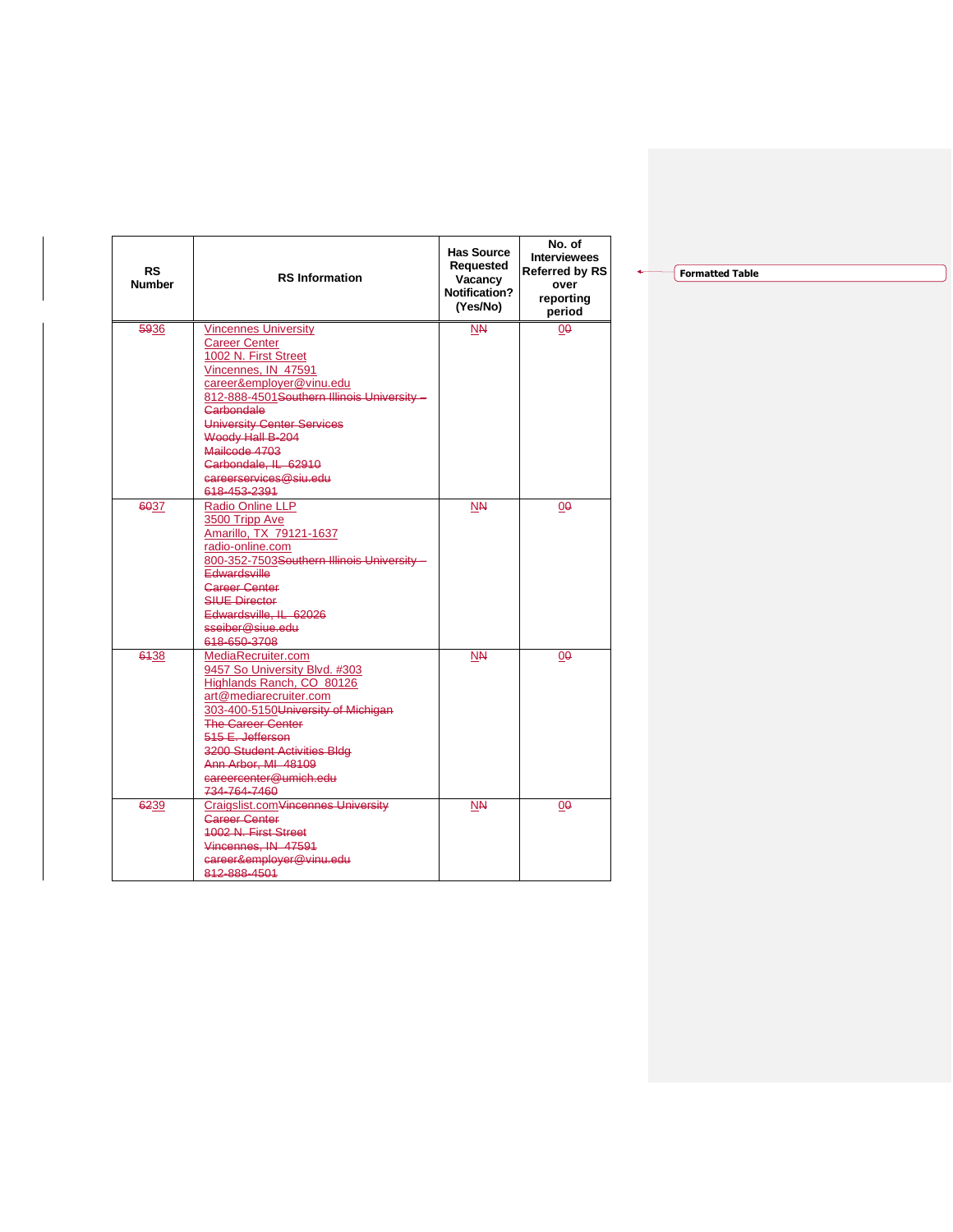| <b>RS</b><br><b>Number</b> | <b>RS</b> Information                                                                                                                                                                                                                                                                            | <b>Has Source</b><br>Requested<br>Vacancy<br>Notification?<br>(Yes/No) | No. of<br><b>Interviewees</b><br>Referred by RS<br>over<br>reporting<br>period |
|----------------------------|--------------------------------------------------------------------------------------------------------------------------------------------------------------------------------------------------------------------------------------------------------------------------------------------------|------------------------------------------------------------------------|--------------------------------------------------------------------------------|
| 6340                       | Nora Willman<br><b>Indianapolis Public Schools</b><br>Office of School and Community Relations<br>120 E. Walnut ST. R-114<br>Indianapolis, IN 46204<br>willmand@ips.k12.in.us<br>317-226-4000 Radio Online LLP<br>3500 Tripp Ave                                                                 | <b>NN</b>                                                              | <u>0</u><br>$\theta$                                                           |
| 6441                       | Amarillo, TX 79121-1637<br>radio-online.com<br>800-352-7503<br><b>WFYI</b>                                                                                                                                                                                                                       | <b>NN</b>                                                              |                                                                                |
|                            | 1630 N. Meridian Street<br>Indianapolis, IN 46202<br>aromo@wfyi.org<br>317-636-2020MediaRecruiter.com<br>9457 So University Blvd. #303<br>Highlands Ranch, CO 80126<br>art@mediarecruiter.com<br>303-400-5150                                                                                    |                                                                        | 00                                                                             |
| 6542                       | Indyhispano.comCraigslist.com                                                                                                                                                                                                                                                                    | ΝN                                                                     | 00                                                                             |
| 6643                       | Indeed.com<br>6433 Champion Grandview Way<br>Building 1<br><b>Austin, TX 78750</b><br>800-475-4361 Nora Willman<br><b>Indianapolis Public Schools</b><br>Office of School and Community Relations<br>120 E. Walnut ST. R-114<br>Indianapolis, IN 46204<br>willmand@ips.k12.in.us<br>317-226-4000 | <b>NN</b>                                                              | 00                                                                             |
| 6744                       | Linked In<br>2029 Stierlin Court<br>Mountain View, CA 94043<br>650-687-3600WFYI<br><b>1630 N. Meridian Street</b><br>Indianapolis, IN 46202<br>aromo@wfyi.org<br>317-636-2020                                                                                                                    | <b>NN</b>                                                              | 00                                                                             |
| 68                         | Indyhispano.com                                                                                                                                                                                                                                                                                  | N                                                                      | θ                                                                              |
| 69                         | Indeed.com<br>6433 Champion Grandview Way<br>Building 1<br><b>Austin, TX 78750</b><br>800-475-4361                                                                                                                                                                                               | $\overline{\mathsf{M}}$                                                | $\theta$                                                                       |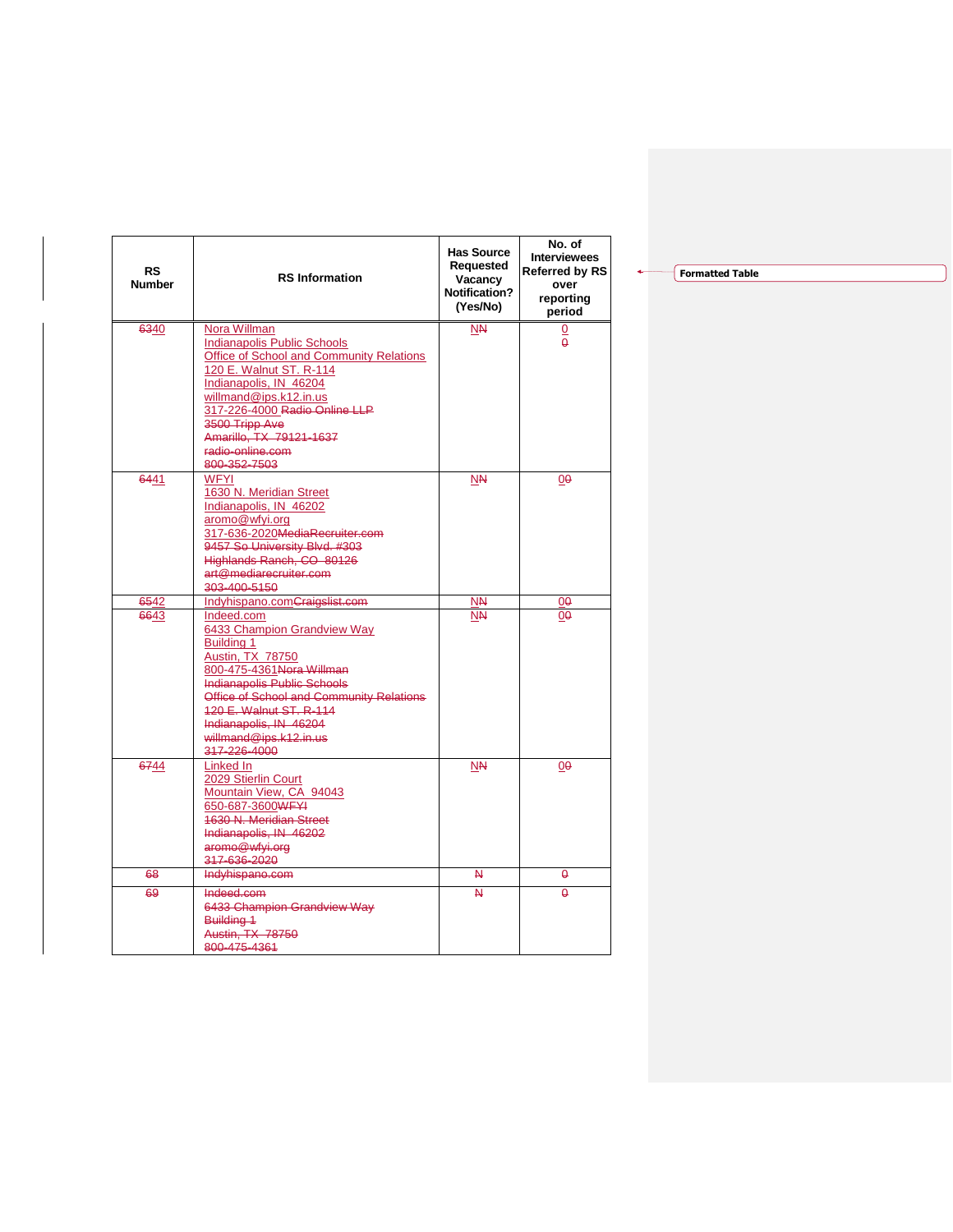| <b>RS</b><br><b>Number</b> | <b>RS</b> Information   | <b>Has Source</b><br>Requested<br>Vacancy<br>Notification?<br>(Yes/No) | No. of<br><b>Interviewees</b><br><b>Referred by RS</b><br>over<br>reporting<br>period |
|----------------------------|-------------------------|------------------------------------------------------------------------|---------------------------------------------------------------------------------------|
| 70                         | Linked In               | Ν                                                                      | Ő                                                                                     |
|                            | 2029 Stierlin Court     |                                                                        |                                                                                       |
|                            | Mountain View, CA 94043 |                                                                        |                                                                                       |
|                            | 650-687-3600            |                                                                        |                                                                                       |
| <u>TOTAL INTERVIEWEES</u>  |                         |                                                                        |                                                                                       |